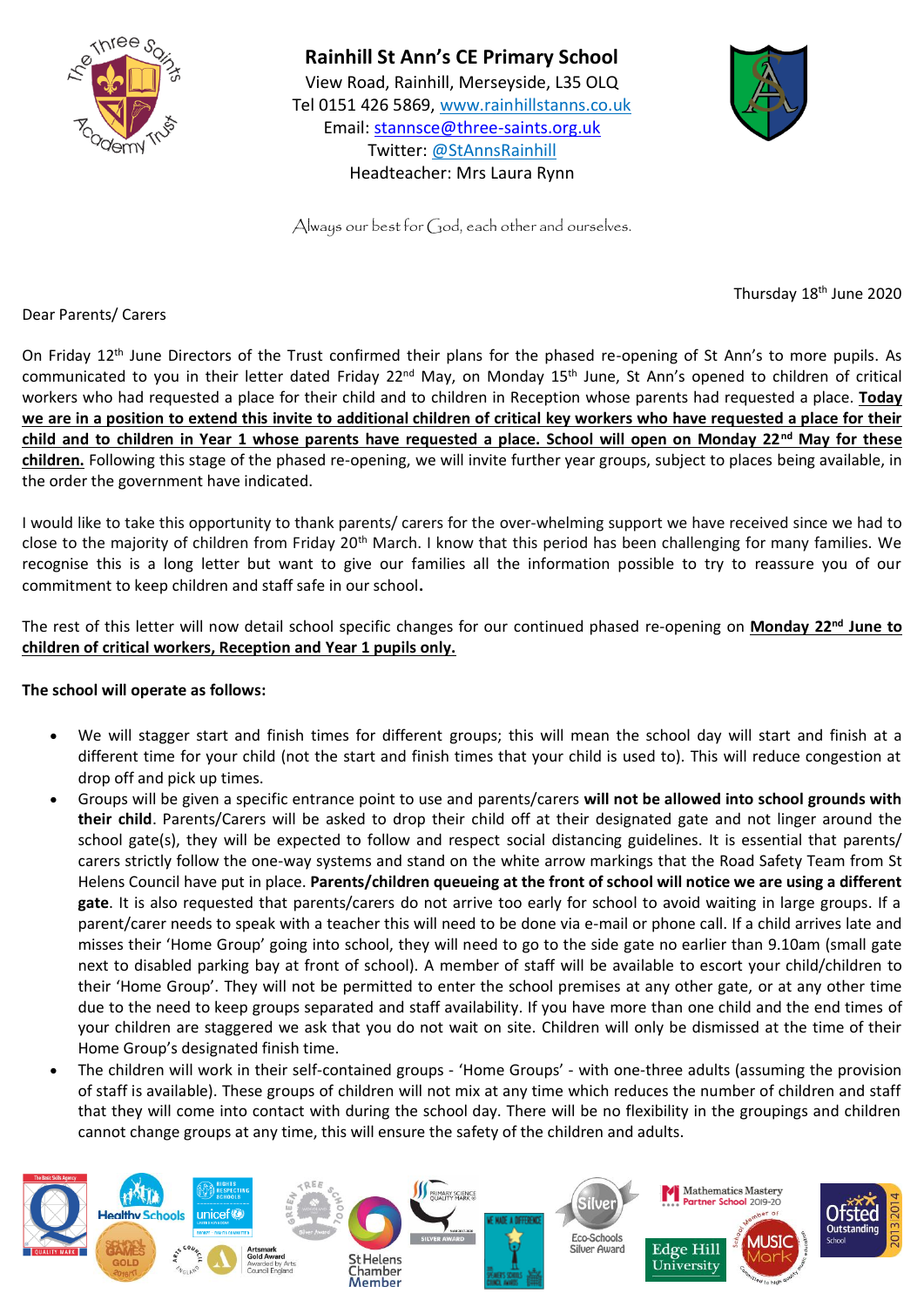

## **Rainhill St Ann's CE Primary School**

View Road, Rainhill, Merseyside, L35 OLQ Tel 0151 426 5869, [www.rainhillstanns.co.uk](http://www.rainhillstanns.co.uk/) Email: [stannsce@three-saints.org.uk](mailto:stannsce@three-saints.org.uk) Twitter: @StAnnsRainhill Headteacher: Mrs Laura Rynn



Always our best for God, each other and ourselves.

- Children will have the same staff members and will not mix with other staff members. This means that not all children will have their usual class teacher or Support Assistant and maybe taught by other members of staff. They may also be taught in a different classroom than they are usually taught in.
- Children will be spread around the school and each Home Group will have its own room and allocated times for breaks and lunchtimes.
- Children will eat lunch in the classroom that they are being taught in: this is to prevent children crossing in the corridor areas. They will be allowed to go to an allocated toilet one at a time.

| <b>HOME GROUP</b> | <b>HOME GROUP</b><br><b>LEADERS</b> | <b>HOME GROUP</b><br><b>ROOM</b> | <b>START TIME</b> | <b>FINISH TIME</b> | <b>ENTRANCE &amp; EXIT</b><br><b>THAT MUST BE</b><br><b>USED</b> |
|-------------------|-------------------------------------|----------------------------------|-------------------|--------------------|------------------------------------------------------------------|
|                   | <b>Miss Thomson</b>                 |                                  |                   |                    |                                                                  |
| EYT               |                                     | 6W                               | 8.30am            | 2.55pm             | Front gate                                                       |
|                   | Mrs Rimmer                          |                                  |                   |                    |                                                                  |
|                   | Miss Ashcroft                       |                                  |                   |                    |                                                                  |
| EYA               |                                     | 2H                               | 8.30am            | 2.55pm             | Back gate                                                        |
|                   | Mrs Barrow                          |                                  |                   |                    |                                                                  |
|                   | Mrs Preston                         |                                  |                   |                    |                                                                  |
| EYP               |                                     | 5E                               | 8.35am            | 3pm                | Front gate                                                       |
|                   | Mrs Thompson                        |                                  |                   |                    |                                                                  |
|                   | Miss Hull                           |                                  |                   |                    |                                                                  |
| 1H                |                                     | Y1                               | 8.40am            | 3.05pm             | Front gate                                                       |
|                   | Miss Taylor                         |                                  |                   |                    |                                                                  |
|                   | Mrs Tyrer/Mrs                       |                                  |                   |                    |                                                                  |
| 1GT               | Greaves                             | 2B                               | 8.40am            | 3.05pm             | Back gate                                                        |
|                   |                                     |                                  |                   |                    |                                                                  |
|                   | Mrs Terry                           |                                  |                   |                    |                                                                  |
|                   | Mr Harrison                         |                                  |                   |                    |                                                                  |
| 2H                |                                     | 50                               | 8.50am            | 3.15pm             | Front gate                                                       |
|                   | Mrs Stephenson                      |                                  |                   |                    |                                                                  |
|                   | Miss Buckley                        |                                  |                   |                    |                                                                  |
| 2B                |                                     | 3G                               | 8.50am            | 3.15pm             | Back gate                                                        |
|                   | Mrs Twist                           |                                  |                   |                    |                                                                  |
|                   | Mrs Robinson                        |                                  |                   |                    |                                                                  |
| 3R                |                                     | 4P                               | 9.00am            | 3.25pm             | Front gate                                                       |
|                   | Mrs Allcock                         |                                  |                   |                    |                                                                  |
|                   | Mr Evans                            |                                  |                   |                    |                                                                  |
| 3E                |                                     | 6P                               | 9.00am            | 3.25pm             | Back gate                                                        |
|                   | Mrs Ince                            |                                  |                   |                    |                                                                  |
|                   | Miss Foster                         |                                  |                   |                    |                                                                  |
| 4F                |                                     | 4F                               | 9.10am            | 3.35pm             | Front gate                                                       |
|                   | Mrs Kavanagh                        |                                  |                   |                    |                                                                  |











University

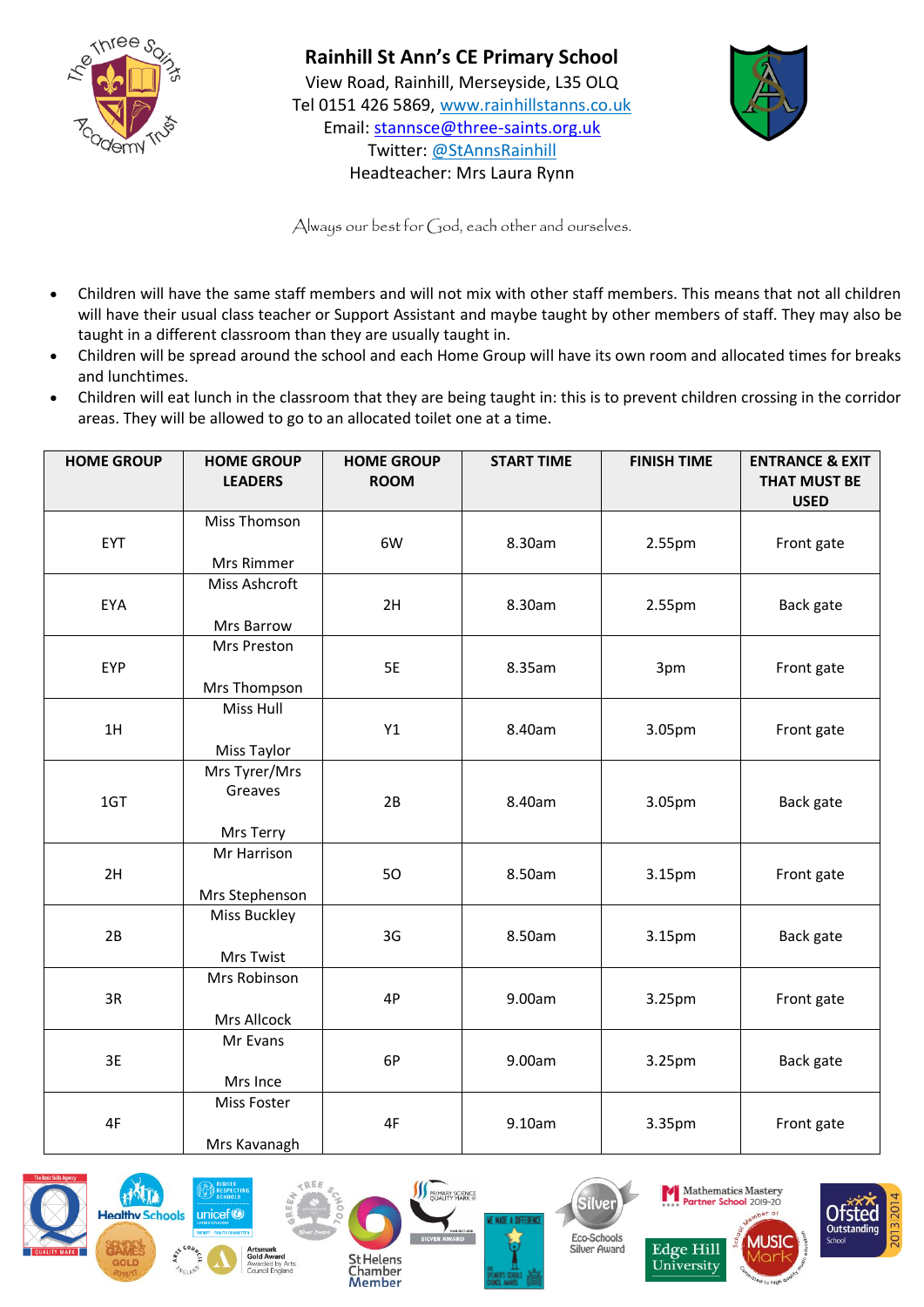

## **Rainhill St Ann's CE Primary School**  View Road, Rainhill, Merseyside, L35 OLQ Tel 0151 426 5869, [www.rainhillstanns.co.uk](http://www.rainhillstanns.co.uk/) Email: [stannsce@three-saints.org.uk](mailto:stannsce@three-saints.org.uk) Twitter: @StAnnsRainhill



Headteacher: Mrs Laura Rynn Always our best for God, each other and ourselves.

| 4/5/6 P | Mr Pattinson<br>Mrs Lysons  | 3R          | 9.05am | 3.30pm | Back gate |
|---------|-----------------------------|-------------|--------|--------|-----------|
| 5/60    | Miss O'Shea<br>Mrs Crawford | <b>EYFS</b> | 9.10am | 3.35pm | Back gate |
| 6P      | Mr Phillips<br>Mrs Hancock  | Studio      | 9am    | 3.25pm | Side gate |

- We will seat the children as far away as we can from each other and remind children at all times that they have to socially distance from each other. This is, however, difficult with small children and there will be times that children naturally gravitate towards each other. The current guidance states, "Desks should be spaced as far apart as possible". We will try our best with the space within the classrooms that we have.
- **Again, we would like to emphasise that we cannot guarantee that young children will not gravitate towards each other as they naturally do, but we will constantly remind them to keep socially distant.**
- We will not be allowing visitors into school unless they are absolutely necessary and they will be kept away from the children. All other meetings can be conducted virtually.
- Surfaces within the classroom will be cleaned throughout the day.
- Fresh clean clothing needs to be worn each day as the virus can be transmitted via fabric. We are aware that many families will not have sufficient uniform for this and so we have agreed to relax our uniform rules so that children can attend wearing either summer or winter uniform, PE kit, own clothing or a mixture of both.
- Children will be encouraged to wash their hands throughout the day and will have access to hand sanitising gel.
- All unnecessary furniture has been removed from the classrooms, alongside soft furnishings and toys: this is because they are difficult to clean as stated in the Government guidance.
- Children will not be allowed to bring in their school bags or any items from home, with the exception of a coat and sun hat. As children are not allowed to bring in a water bottle from home, they will be provided with disposable cups of water.
- School will carry on delivering and providing emergency First Aid for the children as we do now, but it will be necessary for staff members to wear PPE while completing First Aid to protect the children and themselves. This also applies to any personal hygiene care if any child requires this.
- Any child showing symptoms of the virus should not attend school, and should remain at home, as should any siblings. Parents should immediately arrange for their child to be tested.
- If a child is unwell and is showing any symptoms of the virus whilst in school they will be immediately isolated away from the other children and taken to an allocated room, (this room has been cleared for this purpose) and a phone call home will be made asking you to immediately collect your child. The child will then wait in isolation for their parent to collect them; we would ask for you to collect your child promptly. An adult will stay with them and will wear PPE to reduce the risk of the virus spreading to the adult.
- All children who are attending an education or childcare setting have access to a test if they display any symptoms of coronavirus, and should get tested in this scenario. Where the child tests negative, they can return to school. Where the child tests positive, the rest of their Home Group will be sent home and advised to self-isolate for 14 days. Parents/Carers should inform school if a member of their household tests positive, or displays symptoms of Covid 19.

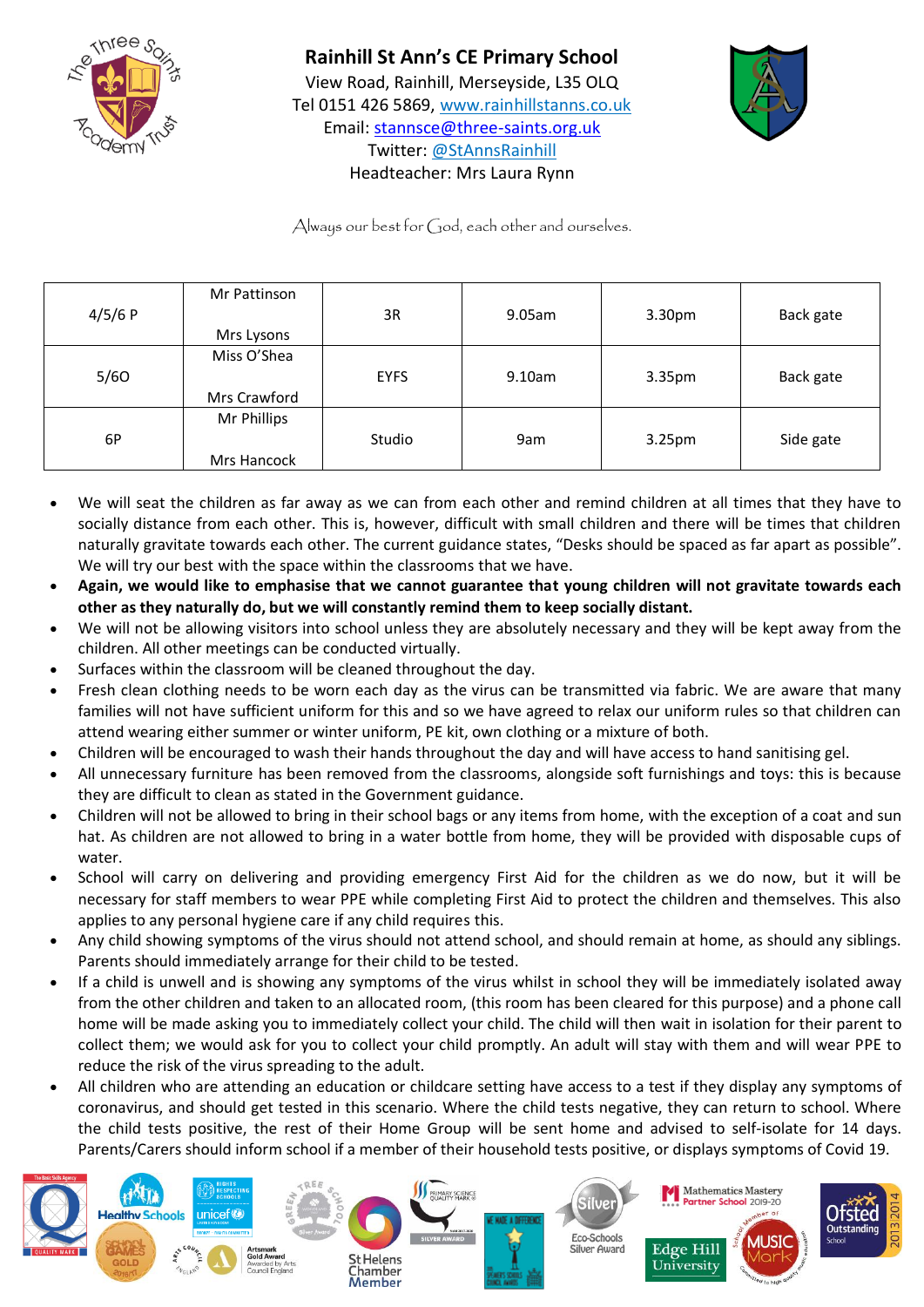

**Rainhill St Ann's CE Primary School**  View Road, Rainhill, Merseyside, L35 OLQ Tel 0151 426 5869, [www.rainhillstanns.co.uk](http://www.rainhillstanns.co.uk/) Email: [stannsce@three-saints.org.uk](mailto:stannsce@three-saints.org.uk) Twitter: @StAnnsRainhill Headteacher: Mrs Laura Rynn



Always our best for  $G$ od, each other and ourselves.

- We will try to encourage the children to use good respiratory hygiene by promoting the 'Catch it, Bin it, Kill it' approach.
- We will not be sending any reading books or homework home and children should NOT bring their school bag into school.
- Children must continue to follow school rules, but in addition must follow staff instructions in relation to social distancing and hygiene measures. If a child deliberately decides not to follow instructions of any staff member and puts others at risk, a separate risk assessment will be conducted on the child, which will determine if the school can support their needs on site.
- For children with SEND an individual risk assessment will be carried out for them before they return with their group.
- We would request that parents and families adhere to all of the government's guidelines regarding social distancing, this will reduce the risk coming into school, this includes only one parents/ carer bringing their child to school each day.
- It is recommended where children can walk to and from school on their own, they should. Parents/ carers should make school aware if they would like their child to walk home from school. If your child had permission to walk home before the school closure this permission is still valid and children will continue to walk home from school. School must be notified of any new arrangements for children walking home. Parents/ carers can do this by emailing into the school office, stating their child's name, Home Learning Group and days that they would like their child to walk home.
- Children are only permitted to bring a mobile phone to school if they are walking to and from school unsupervised. They will keep their mobile phone on their person or on their desk, switched off, during the school day. School will not accept liability for loss or damage to the mobile phone. The same rules apply about not using mobile phones during the school day.
- We will continue to evaluate our risk assessment and it may be appropriate to shut parts of the school depending upon different circumstances - this may relate to the number of cases, staff absences, staff shortages and any other factors that may make it unsafe or unmanageable for all parts of the school to remain open. In some cases, it may be necessary to shut the school entirely.
- Attendance will no longer be flexible as it has been since the closure in March e.g. attend some days and not others, or arrive and leave at varying times each day. This is so that school can fulfil its safeguarding and attendance duties, comply with the government's protective measures about movement around and to and from the building, due to limited staffing capacity and because of the demand on schools to offer education rather than childcare moving forward.
- Before the children start, parents/ carers are expected to read and agree to the addendum to our Home School Agreement for parents. This will be sent to you in the form of a survey.
- Our children also have an addendum to their section of our Home School Agreement. This will be discussed with your child on their first day back in school and can be found on our school website.
- School has an addendum to our Relationships and Behaviour Policy which supports the wider opening of school. This should be read by parents/ carers and can be found on our school website.

## **Differences to the curriculum and the school day**

- Start times and finish times will vary from the normal school day.
- There will be no school assemblies.
- The day will be integrated with timetabled breaks for children to access outdoors play/learning.